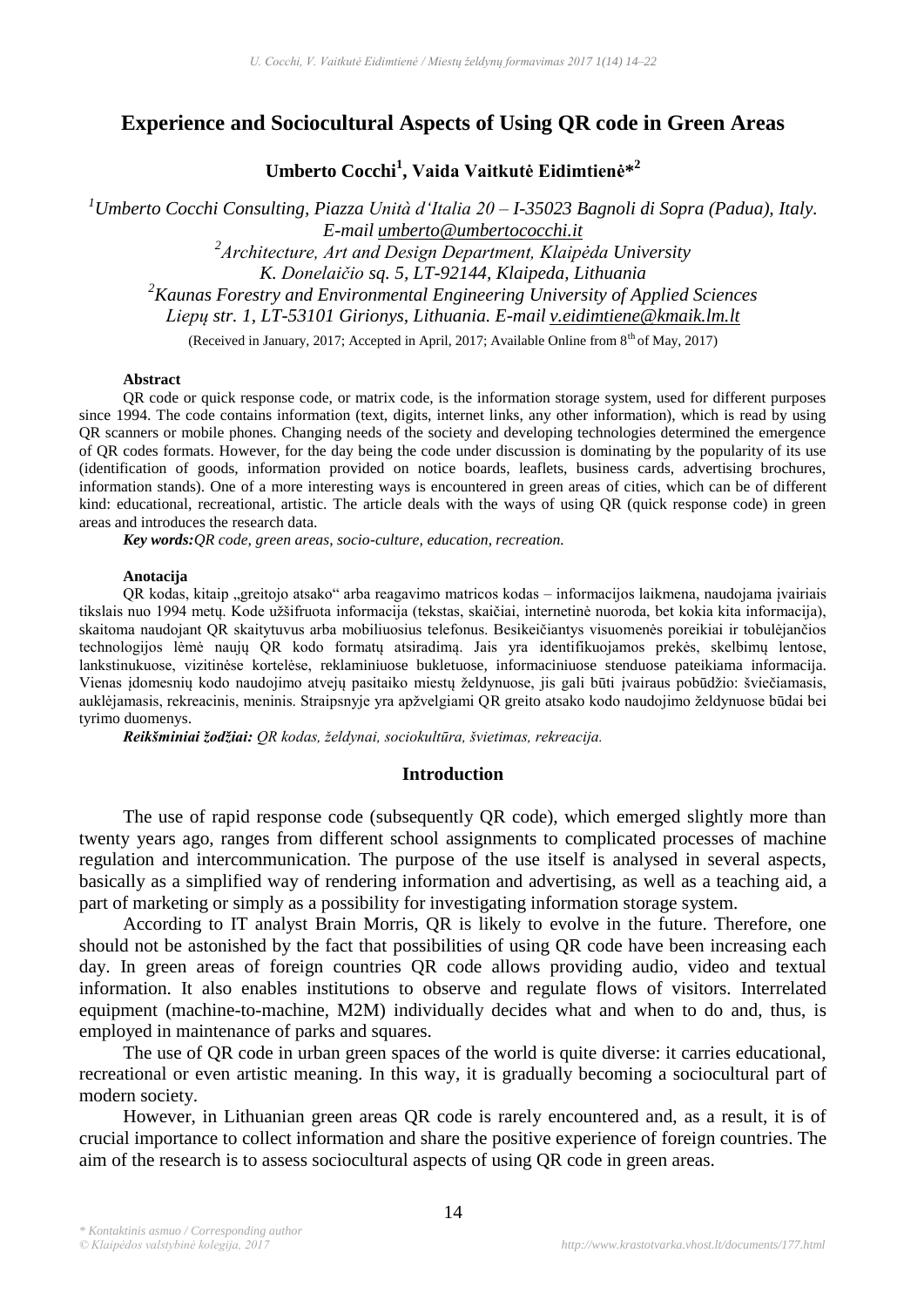### **Research methodology**

When analyzing the aspects of QR use in green areas, analysis of scientific methodological literature was taken as the basis. Scientific articles, which deal with the structure of the code, its operation principles and ways of employment, were analyzed.

The most popular method of empiric research was selected, i.e. internet survey. Although it is often determined by the internet access, this is one of the most advanced ways to gain sociological information, because it ensures the feedback. The survey was designed by using *Google Form* tool and uploaded onto the internet. In Lithuania, the employees of five institutions, (that published online articles about the use of QR codes in greenery), were interviewed. In Italy, the data was collected in five parks as well as from the customer database of IT Flornetworkcompany.

### **Investigation results and their interpretation**

**Background:** QR code is the system of information storage. The combination of letters QR stands for quick response code, which is also a substitute for barcode used for rapid scanning and data processing (Parra, 2010).

The traditional codes (bar codes) can carry maximum 20 characters, while QR code has a much higher capacity because can encode 7 089 numeric data or 4 296 alphanumeric data (Rinkalkumar, 2014). It can store different data, i.e. digits, letters, symbols, binary codes, kana, kanji, hiragana (Japanese writing system), etc. The capacity of the code depends on the version, which is marked by numbers from 1 to 40. The code of version 1 is comprised of  $21 \times 21$  elements while the extension of the version by one is equal to the increase by four units in each direction, i.e. version  $2 - 25 \times 25$ , version  $3 - 29 \times 29$ , version  $4 - 33 \times 33$ , version  $5 - 37 \times 37$ ..., version  $40 - 177$ ×177 elements. One QR code of version 40 can code up to 7.089 digits; 4.296 text data, 2.956 (8 bits) symbols or 1.817 kanji/kana characters while in the code of version 1 the corresponding amount of the data makes up only 41, 25, 17, 10. Black and white squares are used for coding of information. The code is read at a high speed at any direction (360º) using corner position identification elements (markers) (DENSO Wave Inc.).

## **1. History of QR code development.**

The Japanese company "Denso Wave" was commissioned to create something to surpass the barcode, which could store too little information. In addition, it was coded only one-way. The barcode was characterized by a relatively low speed of scanning. The creative team under the guidance of Masahiro Hara within the period of 6 months conducted numerous researches until they found a solution how to code information and avoid errors of code position reading. In 1994 "Denso Wave" (then DENSO CORPORATION department) announced about its QR codes to the press. The company "Denso Wave", which was a branch of Toyota Company, started to use the results of the team work in the same year in production of cars for storage and transportation of parts. It all added to efficient work management, acceleration of production process and conformed to recent tendencies of the society. A rapid spread of the code was determined by several "Denso Wave" decisions: the code was registered as a trademark; everybody was granted unrestricted permission for use without any protection of the patent. Such policy was pursued in order to honour the creators' wish to see their product used worldwide. In 2002 in Japan the code gained popularity very fast. This tendency was promoted by the emergence of mobile phones with the possibility to read QR code. Convenience, speed, attractiveness have become an irreplaceable tool in companies and everyday life, from identity card to electronic flight tickets. As the use of the code was free of charge for producers and consumers, it became so popular that it even gained the name as "society's code". Since then the new period of creating 2D barcodes has started.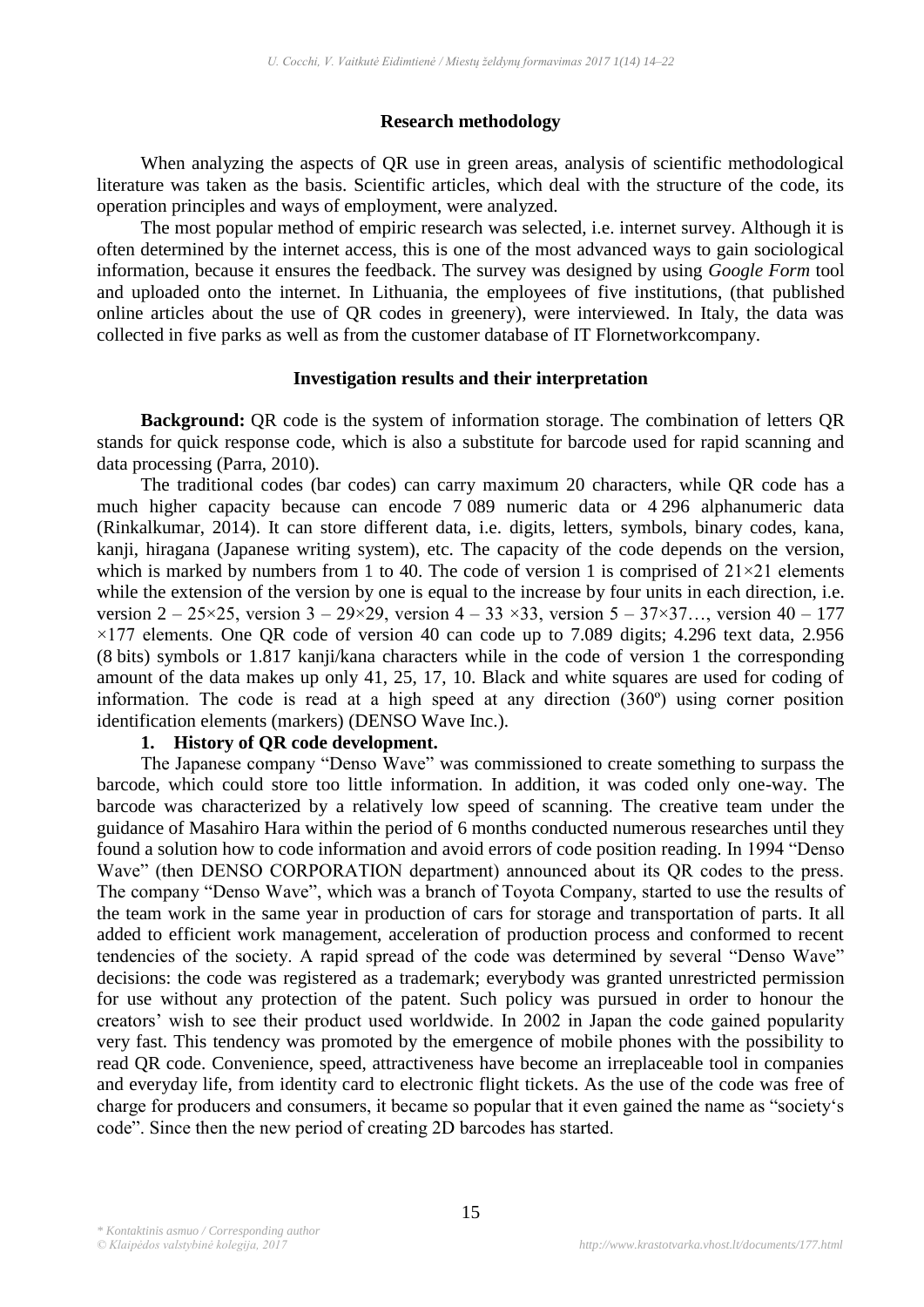Changing needs of the society and developing technologies determined the emergence of new QR formats (Table 1): DataMatrix, Aztec Code, Trillcode, ShotCode, MaxiCode, Cool-Data-Matrix, mCod, etc. The more popular ones are displayed in the table below.

| <b>Example of the code</b>             | Title of the code | <b>Description</b>                                                                                                                                                                                                                                                                                                                                                                                                                                      |  |
|----------------------------------------|-------------------|---------------------------------------------------------------------------------------------------------------------------------------------------------------------------------------------------------------------------------------------------------------------------------------------------------------------------------------------------------------------------------------------------------------------------------------------------------|--|
| http://www.barcode                     | <b>DataMatrix</b> | The code has a rectangular shape. It consists of square<br>cells, i.e. bits. Light means 0 while 1 is dark or vice<br>versa. Codes are scanned in a horizontal and vertical<br>direction. Capacity can range from several to 1556 bits.<br>The area of the code is $2 - 3mm^2$ . It is intended for<br>marking of small objects and can be used without<br>license. The use of the code is defined and described<br>by ISO standard ISO/IEC 16022:2006. |  |
| httn:<br>'/www.barcode.de              | <b>Aztec Code</b> | The type of 2D barcode (authors Andrew Longacre and<br>Robert Hussey). The code was created in 1995 and<br>announced in 1997. The use of the code is defined and<br>described by ISO standard ISO / IEC 24.778: 2008.<br>Full core can sustain up to 32 layers, $151 \times 151$ points,<br>which can code up to 3832 digits, 3067 letters or 1914<br>bytes of data. It got its name due to similarity to Aztec<br>pyramids.                            |  |
| http://www.trillcode.com/              | Trillcode         | Trillcode is the first type of 2D barcode, which allows<br>one to include a logo, a picture or simple animation. It<br>is adjusted to mobile phones. The first version was<br>developed in 2006. The code can vary in size and store<br>from 8 to 210 symbols (digits, letters, signs).                                                                                                                                                                 |  |
| https://en.wikipedia.org/wiki/ShotCode | ShotCode          | ShotCode is a round type of 2D barcode, developed in<br>1999 at Cambridge university. The code does not store<br>the data but relates the available information to URL<br>address. The code can store about 17 kb of data.                                                                                                                                                                                                                              |  |

| Table 1. Alternatives of QR barcodes |  |
|--------------------------------------|--|
|                                      |  |

The codes described above are being read using a mobile phone in such a way, that one can get specific information of a different kind (text messages, descriptions of products, links to the webpage, advertisements, audio, video recordings, etc.). Codes are mostly used for identification of goods, in the shop windows, on notice boards, leaflets, business cards, commercial brochures, information stands, etc.

## **2. Experience and socio**-**cultural aspects of using QR code in green areas of foreign countries.**

The concept of socioculture includes public communication norms, customs, traditions, and the most important social values, human relationships, lifestyle, non-verbal expression of identity and other similarities (Anužienė, Stancikas, 2013). Having in mind urban green areas abroad, the use of the code becomes a new tradition, a simplified form of communication that is acceptable for all age groups.

When used for educational purposes, the code is one of mostly simple and convenient ways to provide various types of information (text, video, audio) about plants in several languages. In traditional stands it would require too much space, while technically it is also impossible to fit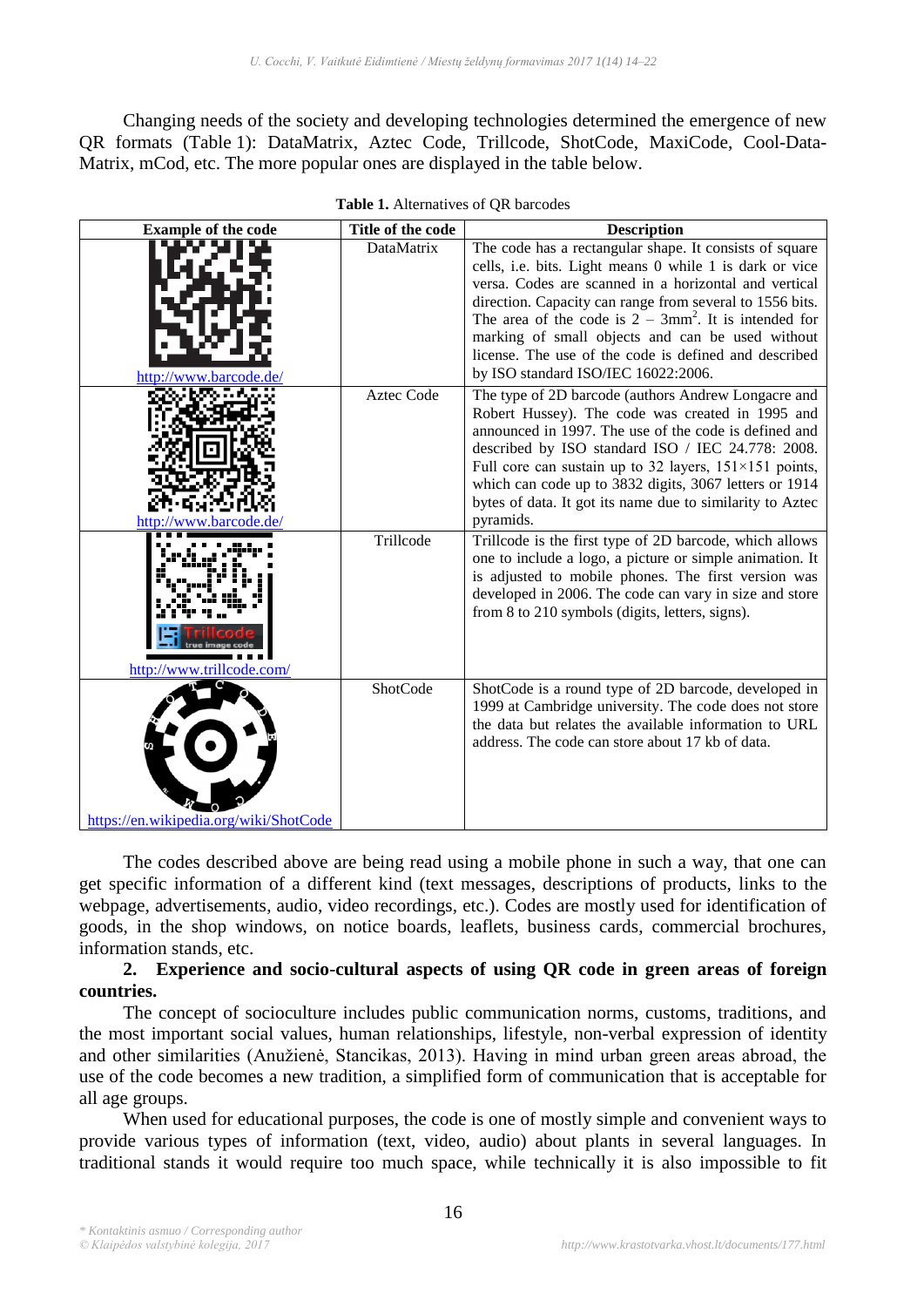everything. The tradition of using smart and modern devices, which was a fashion, not so long ago, also stands for the popularity of this method.

The use of QR code in green areas of the cities worldwide varies from educational, recreational to even artistic approach. Coding for educational purposes is developed best of all.

"Developing plant identification skills using QR code is an important part of the curriculum of any botany course in higher education" (Conejo et al., 2016). In Poland, at the Botanical Garden of Adam Mickiewicz University in Poznan, QR code is being used for education sessions of different age visitors. Information about botanical collections, local ornitofauna (having scanned QR code one can listen to birds' voices, watch video material) and different events (competitions, art workshops, educational days, excursions, etc.) is obtained this way (Ogród Botaniczny Uniwersytetu im. Adama Mickiewicza w Poznaniu).

In a well-known Scuola di Minoprio (Italy) QR codes are intensely used in the process of dendrology studies. In the territory of the park students are introduced to assortment of plants and their description (information is provided in six languages) as well as changes of plant appearance in the course of the year. Learners can also watch introductory films in three languages, namely Italian, English and French. 200 different species of plants have been coded in the park so far. They are illustrated by botanical cards related to the learning platform, which enables teachers to observe their students during practice at a distance, give questions and check answers. The project was undertaken in 2014 whereas the teaching system has been active since May 2015.

As in contemporary society much is being discussed about the significance of nature and its impact on human being from physical and moral point of view, the use of code in educational programs for school students plays an important role as far as environment protection is concerned. It encompasses formation of behavior as well as introduction of world outlook, moral, ethic and aesthetic values.

The aims of being familiar with the socio-cultural environment are as follows: to help one know the world and its variety, feel its beauty; perceive real values and standards of moral behavior. When pursuing the aims mentioned, students are being taught how to treat animals, plants. One is encouraged to foster nature and manage the environment. "In May 2012, students from the Centre for Urban Sustainability and Resilience, Chelsea College of Art and Design, University of the Arts London collaborated in a public engagement initiative aimed at using art to communicate engineering concepts. Students from each institution formed teams and devised a series of entries competing to win funding to turn their design into an installation for exhibition in the high profile location at the parade ground of Chelsea College, next to Tate Britain.

The winning design transformed the existing grass square into a twelve meters squared QR code made entirely of grass and soil. The aim of the installation was to address concerns about the volume of information available to people about how to live a greener life, which can become overwhelming and make decision-making even more difficult" (Chelsea College of Art Competition, 2012).

In recreational territories for intended physical and psychological rest, QR coding of information is also popular. The use of this code in state, regional, botanical, zoological and city parks provided the possibility to avoid huge information and advertising stands by introducing a significant part of information via code link to the webpage.

Artistic solutions in green areas of foreign countries by using QR code as a certain symbol or element of decoration are not scarce as well (Table 2).

In 2012 QR codes arrived at The Royal Horticultural Society Chelsea Flower Show in the form of a show garden. The QR Code garden had won a Bronze Medal in the Fresh Garden category which showcases experimental and innovative design concepts and the creative use of materials. The code symbol was created from a wall of vertical planting and resolves to a website giving more information about the garden, including a plant list. Garden was designed by landscape architects Jade Goto in collaboration with Shelley Mosco.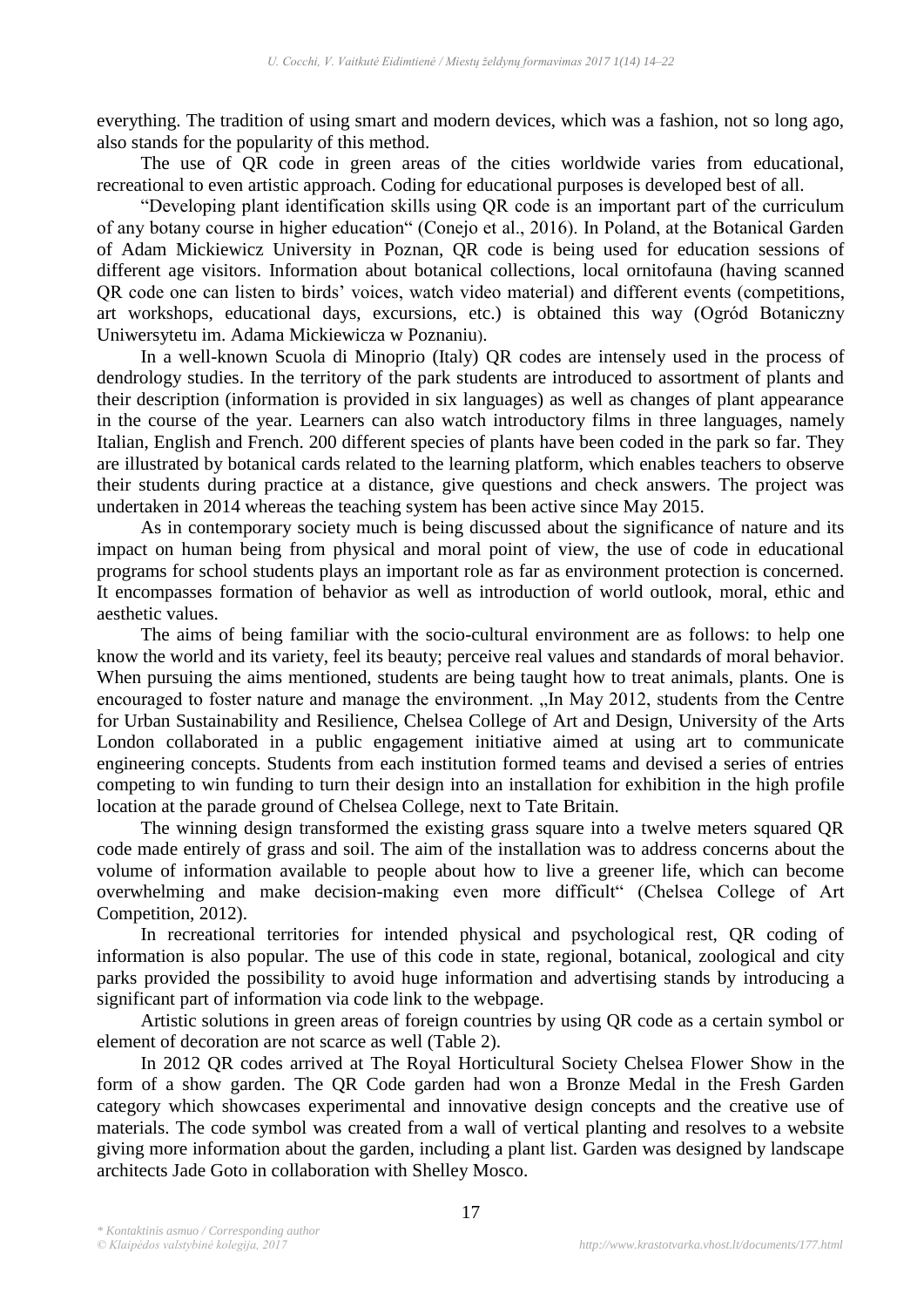

**Table 2.** QR code as an esthetic element of green areas

In 2016, in Canada (Alberta, Lacombe), the biggest QR green code of the world was created. It was opened on the occasion of 14th farm birthday. It is a huge corn maize with QR code inside, which opens the link to the webpage of the farm. This piece, composed of the area of 29.000 square meters has been included in Guinness World Records Book (Brown, 2013).

#### **Potential of QR code in the field of green area maintenance in Italy**

QR codes in green areas have been successfully used in Italy. The software developed on the basis of QR use by Italian company "Flornetwork" is intended to both amateurs and professionals (it is suitable for teaching, work and tourism). As it is too expensive for each park or a garden to have arborist or gardener, the software enables one to have a consultation on maintenance and formation of green areas as well as identification of diseases. Sensors, which observe the height of grass, soil moisture, etc., are arranged in parks that have been using the software. Sensors are stationary and electricity-driven or use solar energy. One sensor can observe the field of 40 meters in diameter. The data of the sensors can be used by landscape architects because the processed information can help appropriately select the plants (the soil is examined by point method, the location is assessed with regard to sunshine amount; about 7000 plants can be filtered).

When working with visitors (students, tourists), QR codes are used to provide information about plants. As continuous monitoring of the software use occurs, information about how many visitors have been using the data of information base, what languages have been used and what plants have been observed is traced. Such observations allow regulating the flow of visitors. If it is too large, information is blocked and visitors are pointed towards the other direction.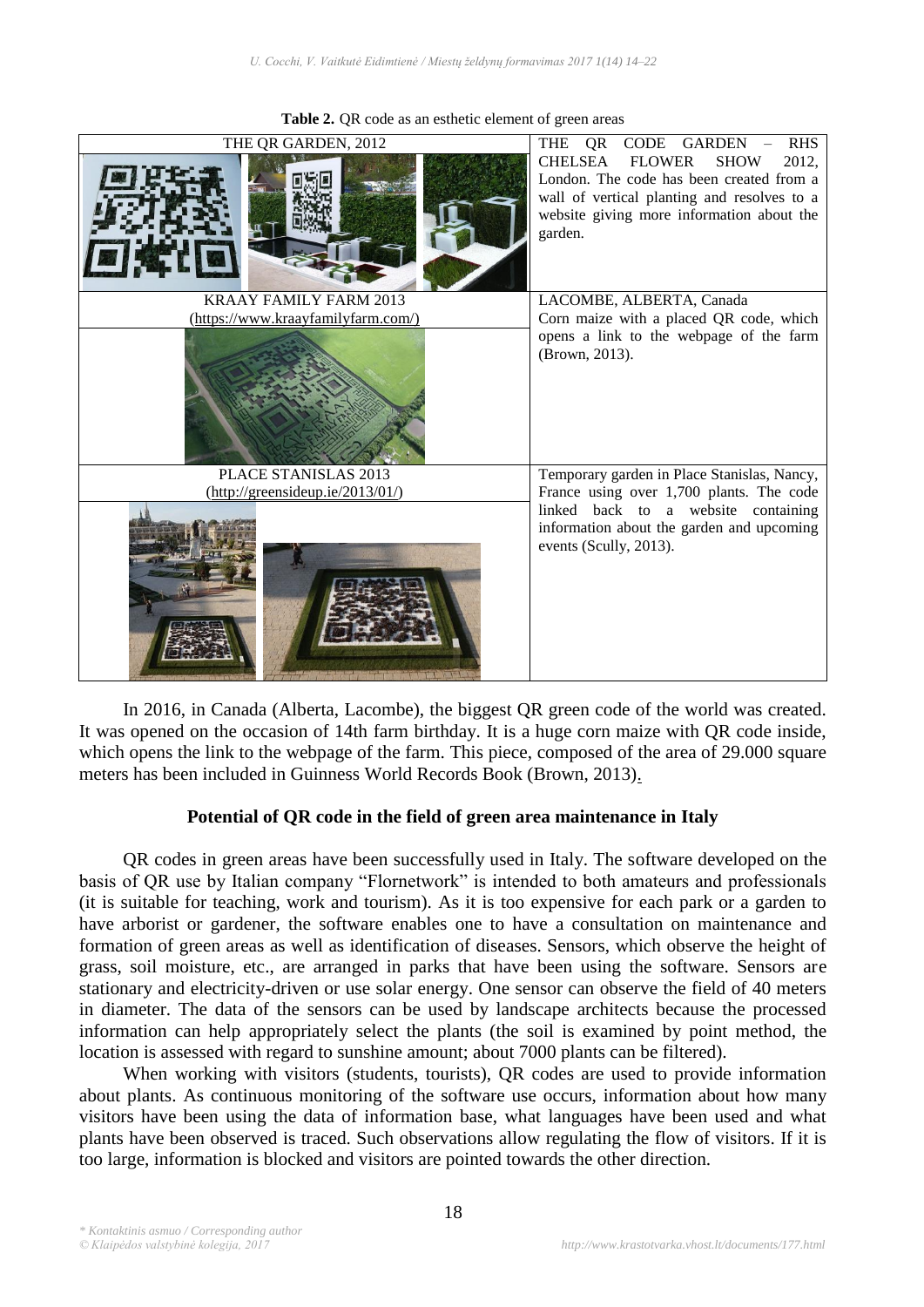Using a unique code for each point of interest it is possible a precise tracking through an analytics process. Each QR code is a reference or tag, managed by a proprietary platform to perform a short code. Such code comes unreferenced and is linked by software through a database to any object. Since this link is held on a platform, it can be easily modified and can react in different ways given some parameters. This is the case of Scuola di Minoprio, Parco del Grumello and Villa Erba on Lake Como, Parco di Cantù, Parco di Varese (all in Italy). Some new installations as commercial solutions allow to offer both free and paid contents for parks, or three different levels of information to plant nurseries customers, according to their needs (retail, wholesale, maintenance).

Since objects are disconnected from the tags, each code can be recycled or, using the platform, contents can automatically change during some events.

The platform supplies some analytics, like enquirer's idiom and nationality, operating system and browser, timestamps, IP, etc. Using apps is also possible anonymous path tracking while ensuring privacy. Such a solution leads to better marketing and organizational strategies. One example has been Orticolario 2016, maybe the most important consumer gardening event in Italy. Using data collected the previous year, there has been a smarter booths allocation and people has spread almost uniformly around the park, offering the same opportunities to all exhibitors.

Even if a QR code could hold several thousands characters, almost no one uses this opportunity. QR codes are mostly small texts or numbers or links to web pages.

The side effect is this solution requires an Internet connection. While usually this is not a problem for domestic users it can be very expensive for foreign visitors. The most used answer is a WiFi access point, but it is not always affordable, especially when there are thousands simultaneous users, like at a popular event, or when there is a wide and uneven area. A different approach is under development, combining both QR codes and sensors (Flornetwork R&D).

#### **Experience of using QR code in Lithuania**

In Lithuanian green areas the use of QR is not widespread. It started as early as 2014 in territories of Vilnius University Botanical Garden and Curonian Spit National Park. In 2016 its use was undertaken in Plunge Manor and the green area of Kaunas State Musical Theatre (Table 3). Codes usually mark objects such as trees, bushes, and flowers.

Even 2000 objects are marked at Vilnius University Botanical Garden. When opening the link, particular information about a plant, namely the number of the sample, its Latin name, author of the species name, etc., is provided. In the area of Plungė Manor links to the garden of herbal plants are active (the herb garden as an object with separately marked plants). Links towards historical pages and introduction into plant life could be found at former M. Oginskis Residential Manor. The administration of Curonian Spit National Park has marked different recreational equipment by codes (bicycle stands, wooden tracks, and information boards). In such a way visitors are being directed to the webpage, where they can find all relevant information.

In the green area of Kaunas State Musical Theatre QR codes were used only as a temporary measure (only for one month) during the event "*Good morning, city's green areas*!" which was opened on October  $12<sup>th</sup>$ , 2016.

The aim of the project was to get acquainted people with plants that grow within the area, to explain the possibilities of their usage, their importance to individual's life and significance in urban areas. During the event Kaunas city inhabitants and city guests were invited to taste natural teas (using their own flasks). With the help of smart technologies (QR code) they were introduced to assortment of woody plants, growing in the green area of Kaunas State Musical Theatre. Information about the plants was provided in segments according to their interests: for professionals (cultivators), etc. All respondents of the survey point out, that the use of QR code in their institution has been somehow related to activities, which encompass education and recreation. A representative of Plunge Manor additionally highlighted community establishment and historical aspects.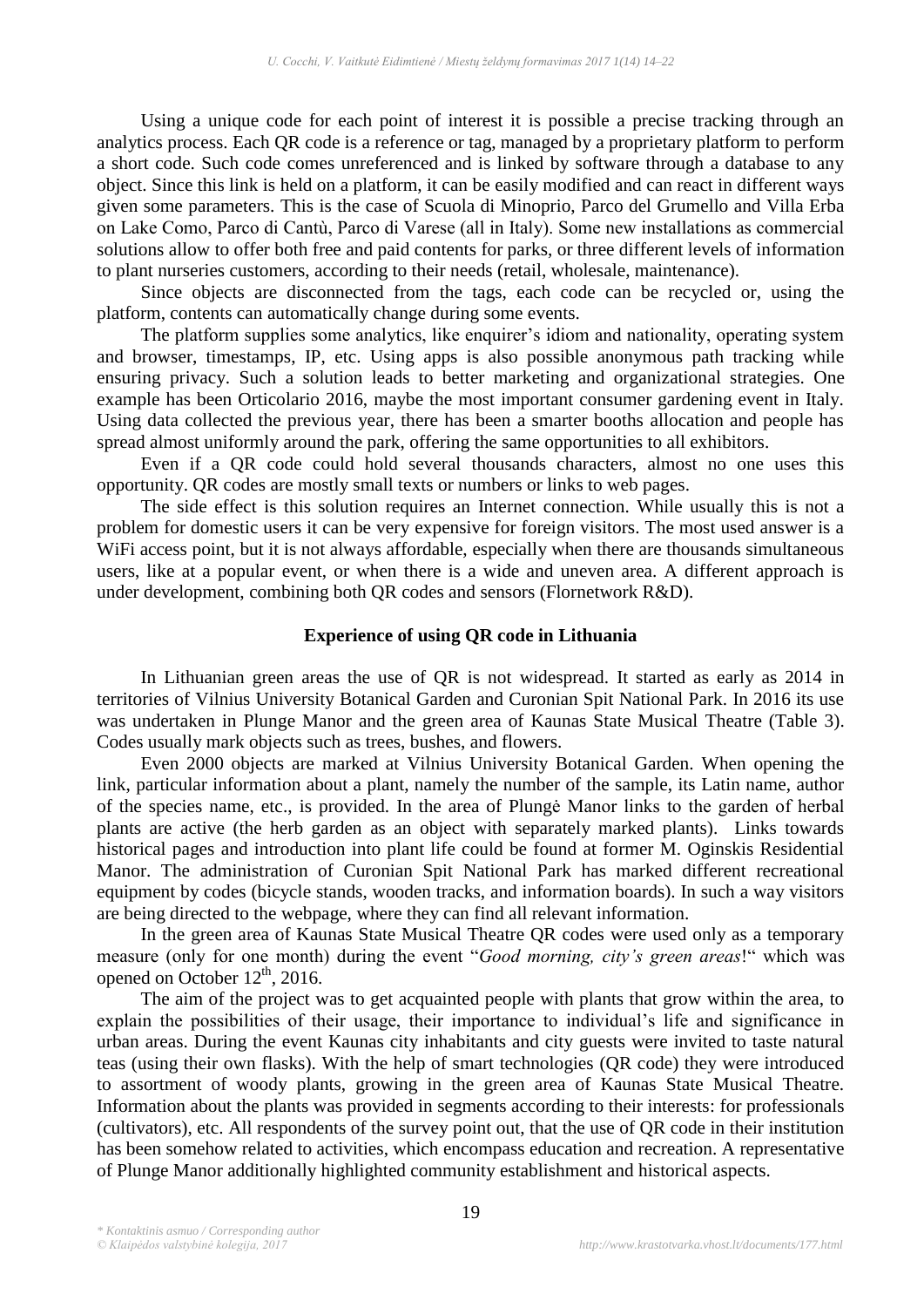

**Table 3.** QR code in Lithuanian green areas

Information on webpage's is provided in Lithuanian or Lithuanian and English. If compared to Italian green areas, information there is translated even into four or six foreign languages. In Plungė Manor and Vilnius University Botanical Garden the monitoring of visiting is conducted via internet access. 19000 visits have been recorded in Plunge. In Vilnius University Botanical Garden links to plants have been opened 3000 times. In comparison, the highest number of QR code reading recorded in Italy Minoprio Park has reached even 38000 times.

Efficiency of QR code as the information storage system was assessed within ten-point scale. Respondents evaluated it positively by choosing the values from 7 to 10 points. As well as this, everybody claimed that they were planning the subsequent development of QR codes in the future.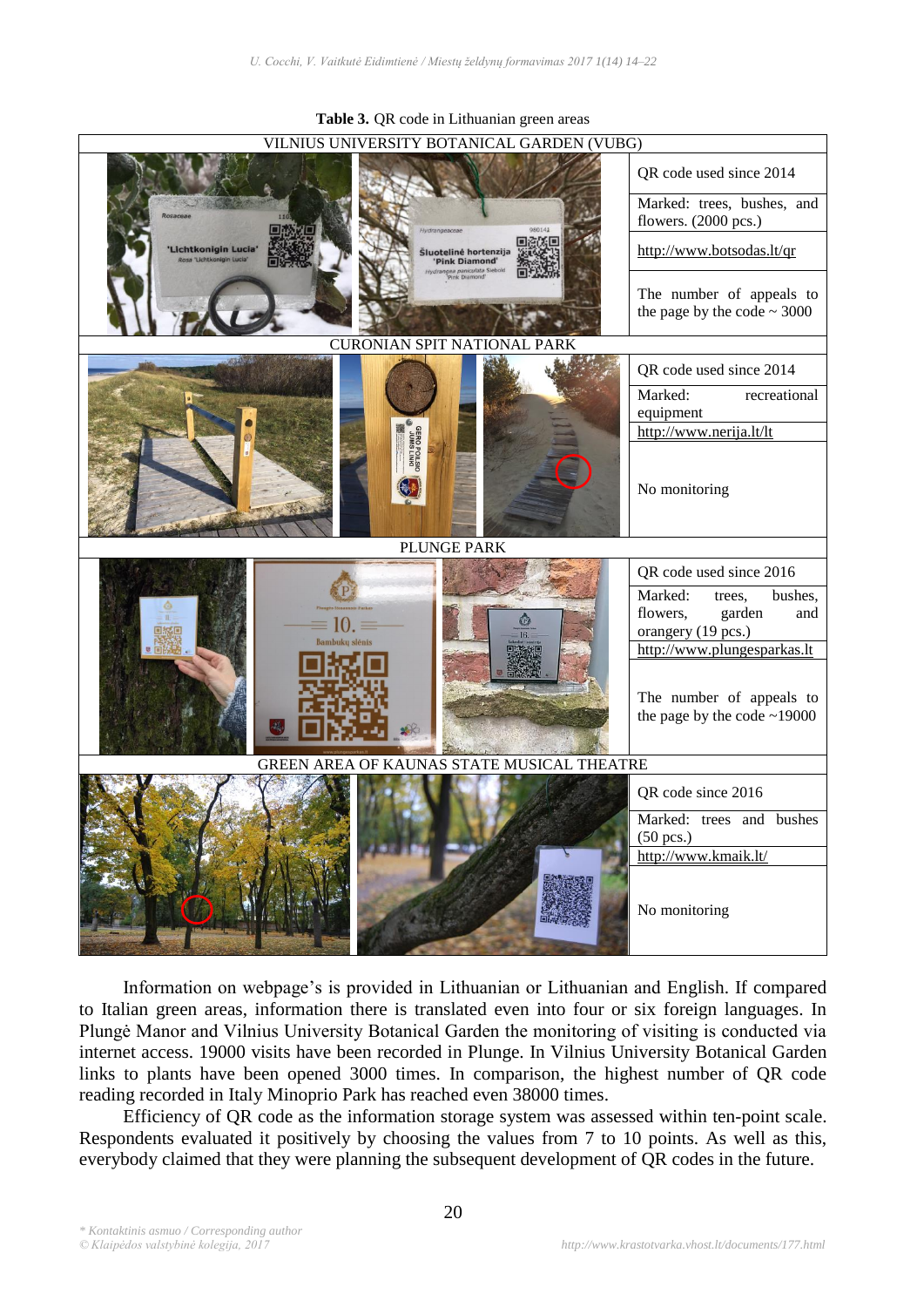In summary, it should be stated that the use of QR codes is not popular in Lithuania, although as a tool for educational and recreation institutions it is acceptable.

# **Conclusions**

- 1. QR codes are ubiquitous. They are everywhere, and they can perform multiple tasks, ranging from simple strings to complex hyperlinks.
- 2. QR codes are not expensive. They can be printed on every material or used as a digital image without using paper and ink. Also a display can show them. They do not need any particular equipment for their production. Even reading is very inexpensive. Since there are API (Application Programming Interface) and libraries for almost any programming language and operating system, all smartphones and tablets can read them. People already know what a QR code is, and how to read it, so no specific training needed. This makes those codes the simplest and cheapest solution for sharing information when tickets, links, cards, website addresses, products datasheets, etc. needed.
- 3. Integration between QR codes and proper software applications can widen opportunities and open new opportunities. Today there are many possible alternative uses, and their reading can lead to generation of precise analytics which can be crosslinked with other sources for the creation of new databases, from which new knowledge can derive.
- 4. Use of QR code in green areas of the cities worldwide varies from educational, recreational to even artistic approach. Coding for education purposes is developed best of all. In recreational territories intended for physical and psychological rest, QR coding of information is also popular. The use of this code provided the possibility to avoid huge information and advertising stands by introducing a significant part of information via code link to the webpage. The use of the code becomes a new tradition, a simplified form of communication that is acceptable for all age groups of the population. In this way, it is gradually becoming a sociocultural part of modern society.
- 5. QR codes in green areas have been successfully used in Italy. Software, developed on the basis of Italian "Flornetwork" company QR coding system, is intended to both amateurs and professionals (it is suitable for teaching, work and tourism). It's useful for landscape architects, arborists and gardeners. The software enables to have a consultation on maintenance and formation of green areas as well as identification of diseases, the processed information can help appropriately select the plants. When working with visitors, QR codes are used to provide information about plants. As continuous monitoring of the software use occurs, information about number of the visitors using the data of information base (for example: what languages have been used and what plants have been observed) is traced. Such observations allow regulating the flow of visitors. If it is too large, information is blocked and visitors are pointed towards the other direction.
- 6. In Lithuanian green areas the use of QR is not widespread. It started as early as 2014 in territories of Vilnius University Botanical Garden and Curonian Spit National Park. In 2016 it was used in Plungė Manor and the green area of Kaunas State Musical Theatre. They were planning the subsequent development of QR codes in the future. The device is efficient and easy to use, it works really fast and today's youngsters enjoy it.

## **References**

- 1. Anužienė I, Stancikas E. Aksiologinis sociokultūrinių kompetencijų sampratos kontekstas ir jo raiška profesiniame rengime. *Profesinis rengimas: tyrimai ir realijos*, Nr. (24), Kaunas, 2013. P. 24–33.
- 2. Brown C. 14 Years of Kraay [Previewed 2016-11-03]. Internet link: https://www.kraayfamilyfarm.com/
- 3. Chelsea College of Art Competition [Previewed 2016-10-23]. Internet link: https://www.ucl.ac.uk/usar/outputs/chelsea